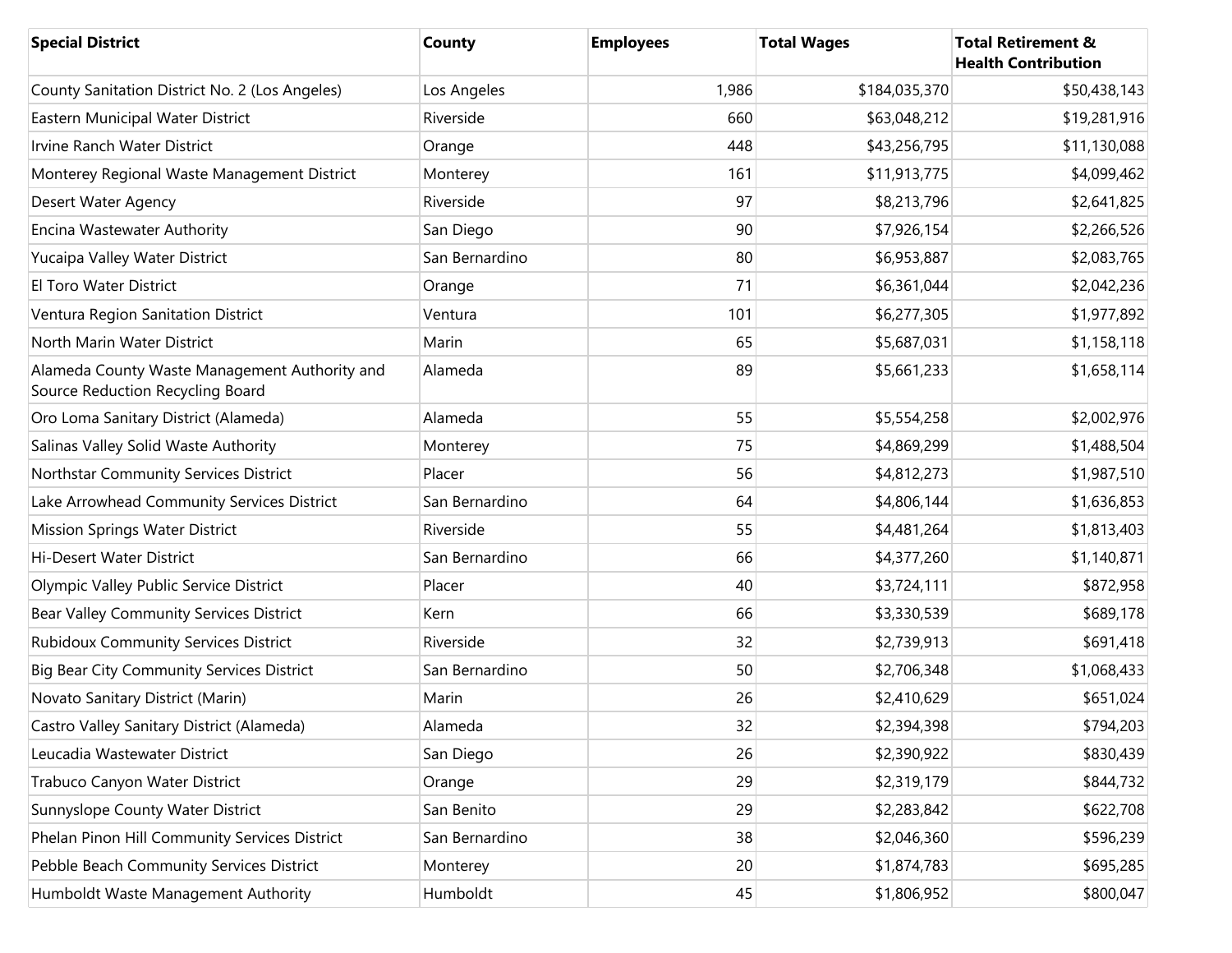| <b>Templeton Community Services District</b>                                    | San Luis Obispo | 106             | \$1,797,853 | \$390,397 |
|---------------------------------------------------------------------------------|-----------------|-----------------|-------------|-----------|
| Costa Mesa Sanitary District (Orange)                                           | Orange          | 27              | \$1,770,894 | \$313,379 |
| Crestline County Sanitation District (San Bernardino)                           | San Bernardino  | 32              | \$1,574,638 | \$606,668 |
| Nipomo Community Services District                                              | San Luis Obispo | 25              | \$1,481,852 | \$696,579 |
| Big Bear Area Regional Wastewater Agency                                        | San Bernardino  | 22              | \$1,444,121 | \$573,557 |
| <b>Tamalpais Community Services District</b>                                    | Marin           | 30              | \$1,366,667 | \$655,873 |
| Helendale Community Services District                                           | San Bernardino  | 38              | \$1,331,124 | \$355,320 |
| Kirkwood Meadows Public Utilities District                                      | Alpine          | 37              | \$1,328,427 | \$700,893 |
| Kings Waste and Recycling Authority                                             | Kings           | 26              | \$1,112,962 | \$337,949 |
| Malaga County Water District                                                    | Fresno          | 24              | \$1,110,606 | \$525,226 |
| <b>Stallion Springs Community Services District</b>                             | Kern            | 32              | \$1,094,633 | \$261,097 |
| Borrego Water District                                                          | San Diego       | 20              | \$1,073,079 | \$299,035 |
| Pauma Valley Community Services District                                        | San Diego       | 30              | \$884,318   | \$150,182 |
| Heber Public Utility District                                                   | Imperial        | 20              | \$812,518   | \$349,544 |
| California Pines Community Services District                                    | Modoc           | 27              | \$731,973   | \$44,113  |
| Oceano Community Services District                                              | San Luis Obispo | 13              | \$716,602   | \$218,912 |
| Channel Islands Beach Community Services District                               | Ventura         | 13              | \$698,288   | \$187,327 |
| Heritage Ranch Community Services District                                      | San Luis Obispo | 15              | \$690,095   | \$166,854 |
| Bodega Bay Public Utility District                                              | Sonoma          | 16              | \$607,283   | \$196,381 |
| Forestville Water District                                                      | Sonoma          | 11              | \$511,565   | \$139,785 |
| Arrowbear Park County Water District                                            | San Bernardino  | 28              | \$458,406   | \$121,220 |
| American Valley Community Services District                                     | Plumas          | 15              | \$449,543   | \$196,386 |
| <b>McCloud Community Services District</b>                                      | Siskiyou        | 46              | \$425,088   | \$122,434 |
| Del Norte Solid Waste Management Authority                                      | Del Norte       | 15              | \$366,808   | \$91,302  |
| San Luis Obispo County Integrated Waste Management San Luis Obispo<br>Authority |                 | 17              | \$333,891   | \$179,700 |
| Mendocino Solid Waste Management Authority                                      | Mendocino       | 13              | \$265,943   | \$98,859  |
| Alpine Springs County Water District                                            | Placer          | 13              | \$258,245   | \$61,638  |
| Riverdale Public Utility District                                               | Fresno          | 9               | \$227,463   | \$60,650  |
| Del Rey Community Services District                                             | Fresno          | 10              | \$223,342   | \$47,278  |
| Napa-Vallejo Waste Management Authority                                         | Napa            | 12              | \$215,332   | \$0       |
| Linden County Water District                                                    | San Joaquin     | 10 <sup>1</sup> | \$201,599   | \$54,772  |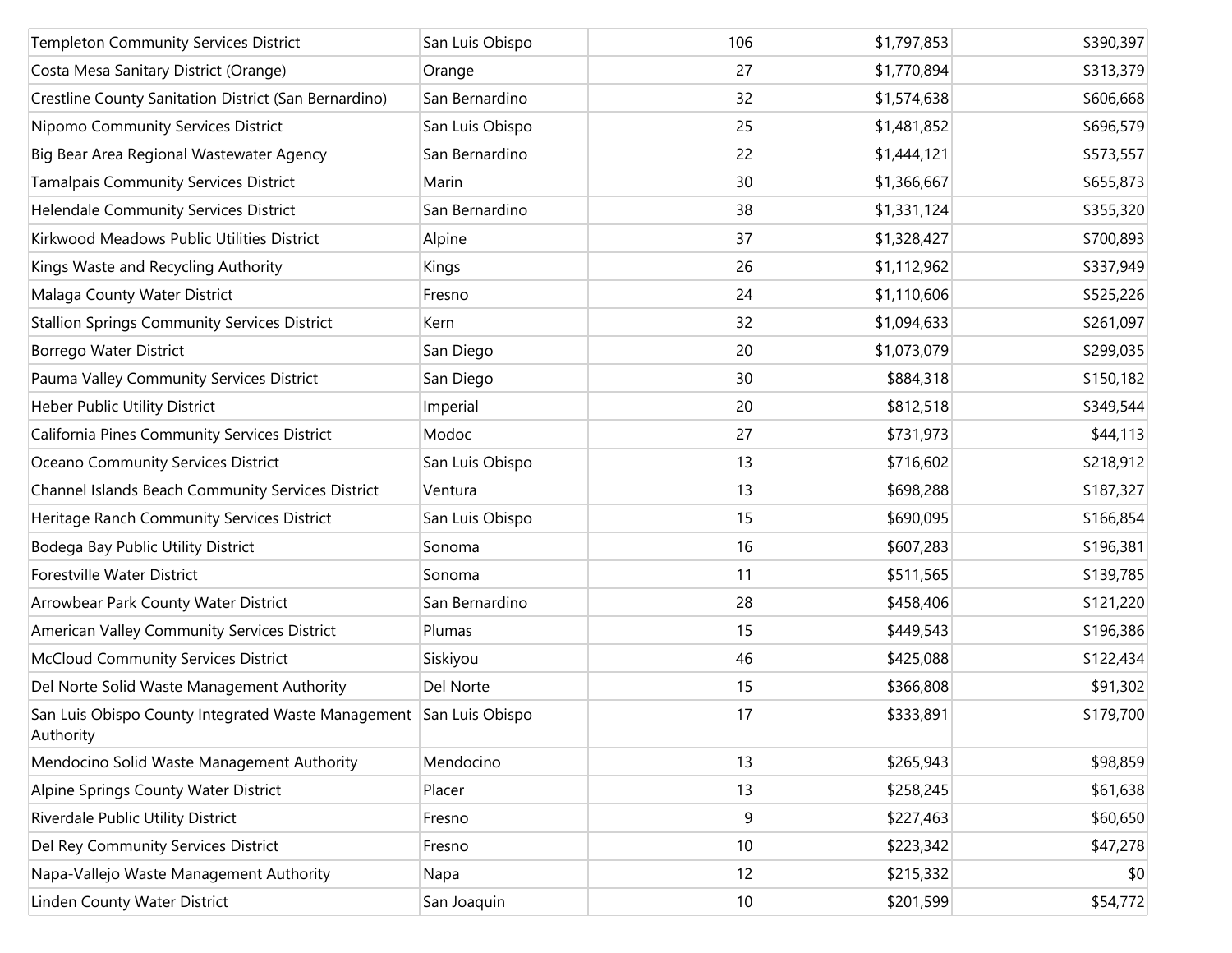|                                                                     |                 | 13 |           |           |
|---------------------------------------------------------------------|-----------------|----|-----------|-----------|
| Laton Community Services District                                   | Fresno          |    | \$200,522 | \$0       |
| <b>Baker Community Services District</b>                            | San Bernardino  | 13 | \$186,430 | \$100,345 |
| Tehama County Solid Waste Management Agency                         | Tehama          | 17 | \$172,258 | \$62,999  |
| Capistrano Bay Community Services District                          | Orange          | 7  | \$126,038 | \$28,456  |
| <b>Biola Community Services District</b>                            | Fresno          | 9  | \$101,965 | \$0       |
| Cuyama Community Services District                                  | Santa Barbara   | 9  | \$93,834  | \$16,681  |
| Mendocino County Waterworks District No. 2                          | Mendocino       | 7  | \$69,400  | \$0       |
| <b>Wrightwood Community Services District</b>                       | San Bernardino  | 9  | \$68,982  | \$0       |
| Home Garden Community Service District                              | Kings           | 7  | \$64,011  | \$0       |
| Winterhaven Water District                                          | Imperial        | 8  | \$63,318  | \$6,789   |
| Avila Beach Community Services District                             | San Luis Obispo | 6  | \$48,125  | \$2,214   |
| <b>Stratford Public Utility District</b>                            | Kings           | 6  | \$32,758  | \$0       |
| <b>Tennant Community Services District</b>                          | Siskiyou        | 5  | \$10,800  | \$0       |
| Sacramento Regional County Sanitary (Sacramento)                    | Sacramento      | 8  | \$9,700   | \$0       |
| Oakwood Lake Water District                                         | San Joaquin     | 5  | \$5,200   | \$0       |
| Regional Solid Waste Association (RSWA)                             | San Diego       | 9  | \$4,350   | \$0       |
| Western Placer Waste Management Authority                           | Placer          | 5  | \$3,300   | \$0       |
| Mojave Desert and Mountain Integrated Waste<br>Management Authority | San Bernardino  | 10 | \$2,100   | \$0       |
| Calpella County Water District                                      | Mendocino       | 3  | \$1,440   | \$0       |
| East Valley Reclamation Authority                                   | Riverside       | 4  | \$1,200   | \$0       |
| Cedarville County Water District                                    | Modoc           | 5  | \$0       | \$0       |
| Coachella/Indio Waste Transfer Station Authority                    | Riverside       | 7  | \$0       | \$0       |
| County Sanitation District No. 1 (Los Angeles)                      | Los Angeles     | 33 | \$0       | \$0       |
| County Sanitation District No. 15 (Los Angeles)                     | Los Angeles     | 52 | \$0       | \$0       |
| County Sanitation District No. 16 (Los Angeles)                     | Los Angeles     | 15 | \$0       | \$0       |
| County Sanitation District No. 17 (Los Angeles)                     | Los Angeles     | 5  | \$0       | \$0       |
| County Sanitation District No. 18 (Los Angeles)                     | Los Angeles     | 29 | \$0       | \$0       |
| County Sanitation District No. 19 (Los Angeles)                     | Los Angeles     | 16 | \$0       | \$0       |
| County Sanitation District No. 21 (Los Angeles)                     | Los Angeles     | 25 | \$0       | \$0       |
| County Sanitation District No. 22 (Los Angeles)                     | Los Angeles     | 40 | \$0       | \$0       |
| County Sanitation District No. 23 (Los Angeles)                     | Los Angeles     | 6  | \$0       | \$0       |